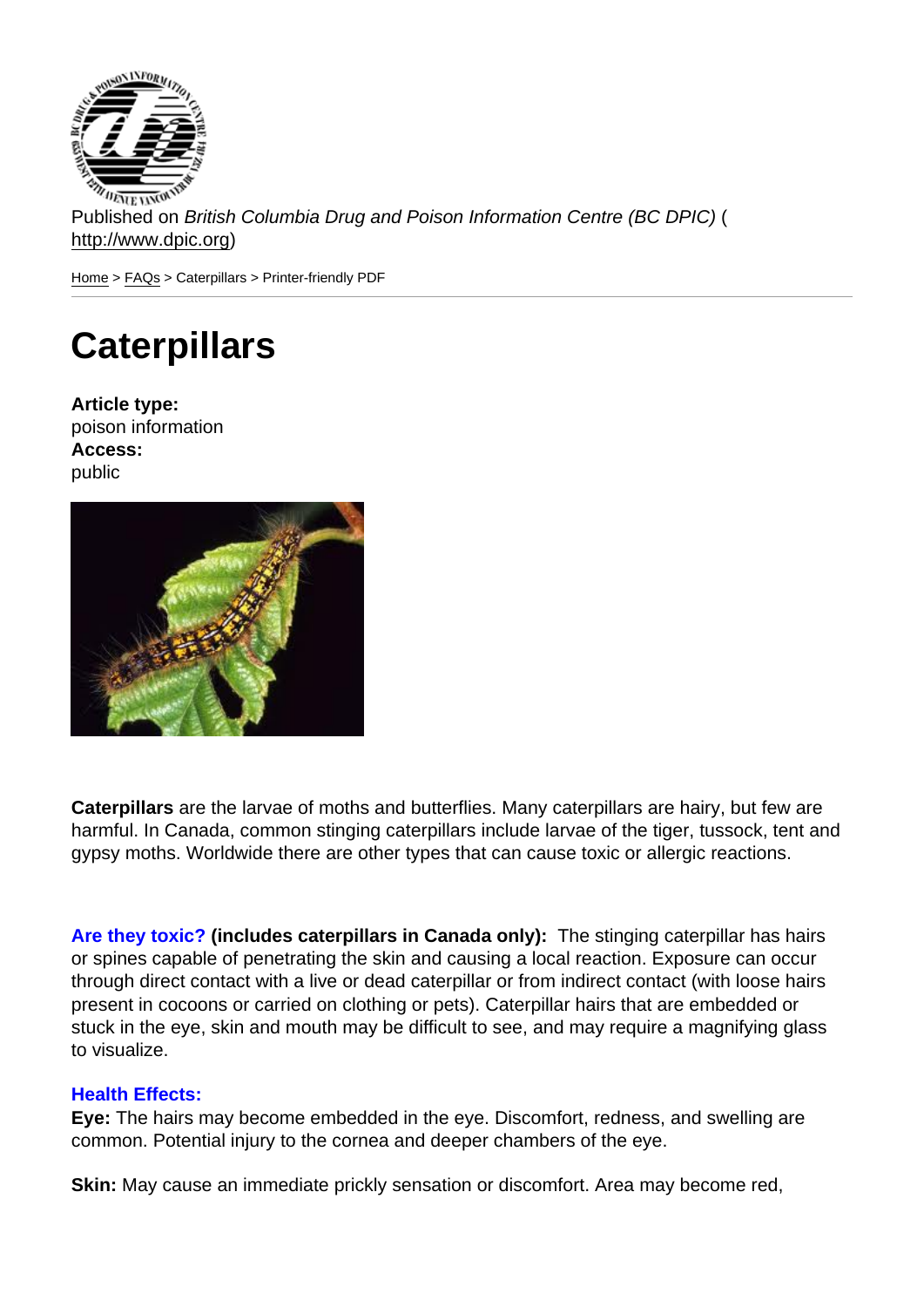swollen and have small raised bumps or blisters.

**Ingestion:** The hairs may become embedded in the tongue or mouth causing irritation, swelling, difficulty swallowing and drooling. Swelling in the mouth may result in breathing difficulties. If swallowed, an upset stomach and diarrhea may develop.

## **What to do?**

**Eye:** Rinse eyes with a gentle stream of lukewarm water for 5 minutes by any of the following methods:

- Pour a gentle stream of water from a jug or clean teapot over the eye from the inside corner by the nose, across the eye, flowing out towards the ear.
- Submerge eye in a container (bowl, sink) of lukewarm water. Have patient open and close eye.
- Eye may be irrigated in the shower, if this can be accomplished without delay.
- Young children may be wrapped like a mummy in a towel with arms at side and held over the sink or tub or laid on counter during flushing.
- **All eye exposures require assessment in the Emergency Department** due to the potential for ocular injury. If you have any questions or concerns contact the Poison Control Centre.

## **Skin:**

- Wash the area thoroughly with soap and water.
- Do not touch the eyes until any hairs have been removed from the skin.
- Use a magnifying glass, look at the skin for any embedded hairs.
- To remove hairs, apply adhesive tape and then peel the tape off. The hairs usually come off with the tape.
- Rub an aluminum-containing antiperspirant on area to relieve symptoms of irritation and discomfort.
- **Contact the Poison Control Centre for further information.**

## **Ingestion:**

- Rinse out the mouth and have a glass of water or milk.
- Suck on a popsicle or have some ice cream to help relieve any discomfort.
- **If there is swelling of the mouth or tongue and difficulty breathing develops call an ambulance immediately. Otherwise, contact the Poison Control Centre.**

**How can I prevent exposure?** Do not touch or handle caterpillars.

**Need more information:** Call the Poison Control Centre.

© 2010 BC Drug and Poison Information Centre

**Keywords:**  caterpillars